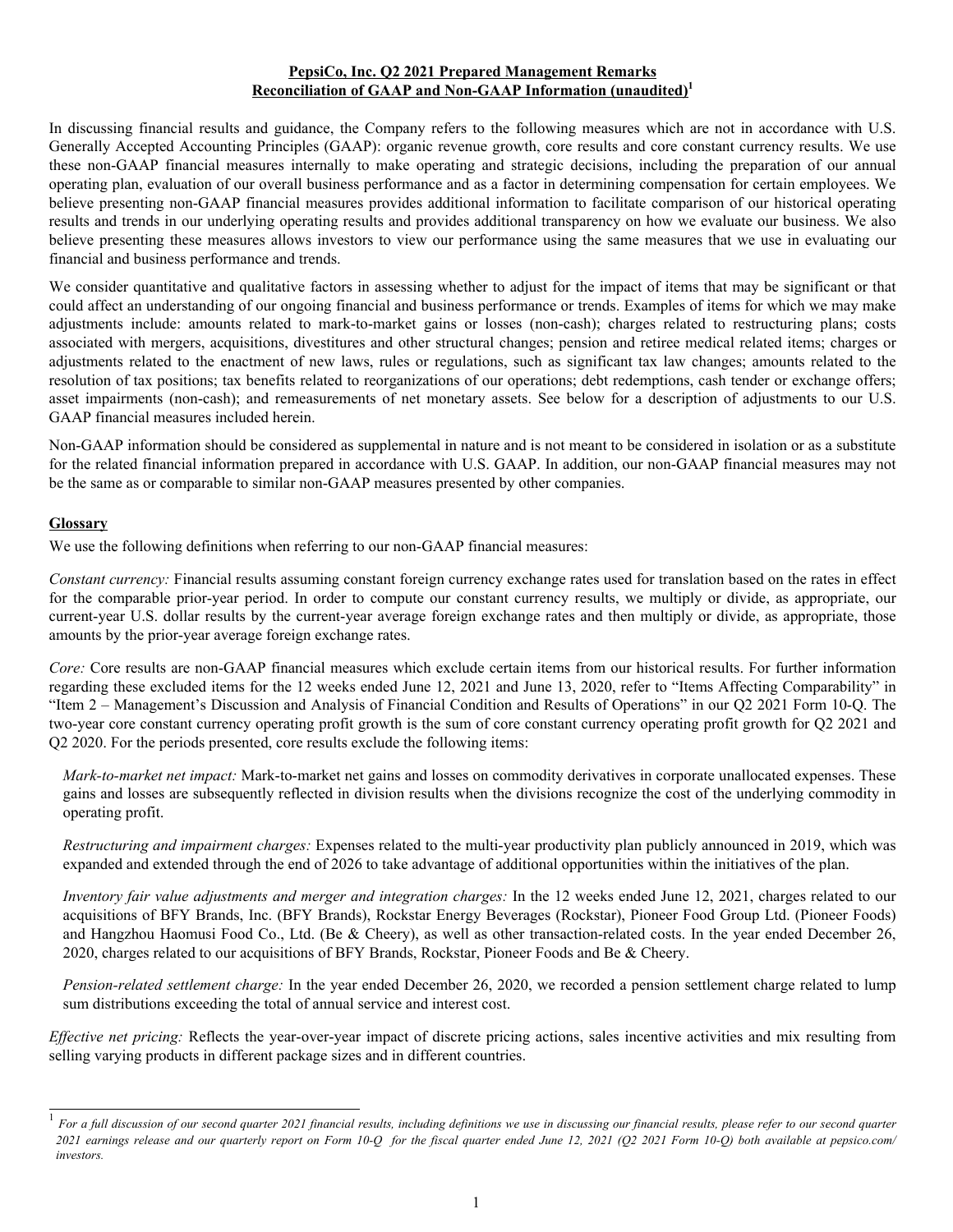*Organic revenue growth:* A measure that adjusts for the impacts of foreign exchange translation, acquisitions and divestitures, and where applicable, the impact of the 53rd reporting week. Adjusting for acquisitions and divestitures reflects all mergers and acquisitions activity, including the impact of an extra month of net revenue in the 12 weeks ended June 12, 2021 as we aligned Pioneer Foods' reporting calendar with that of our AMESA division, divestitures and other structural changes, including changes in ownership or control in consolidated subsidiaries and nonconsolidated equity investees. The two-year organic revenue growth rate is the sum of organic revenue growth rates for Q2 2021 and Q2 2020.

*Organic volume:* Excludes the impact of acquisitions and divestitures, including the impact of an extra month of volume as we aligned Pioneer Foods' reporting calendar with that of our AMESA division, other structural changes, changes in ownership or control in consolidated subsidiaries and nonconsolidated equity investees, and where applicable, the impact of the 53rd reporting week.

*2021 guidance:* Our 2021 organic revenue growth guidance excludes the impact of acquisitions, divestitures and other structural changes and foreign exchange translation. Our 2021 core effective tax rate guidance and 2021 core constant currency EPS guidance exclude the mark-to-market net impact included in corporate unallocated expenses and restructuring and impairment charges. Our 2021 core constant currency EPS growth guidance also excludes the impact of foreign exchange translation. We are unable to reconcile our full year projected 2021 organic revenue growth to our full year projected 2021 reported net revenue growth because we are unable to predict the 2021 impact of foreign exchange due to the unpredictability of future changes in foreign exchange rates and because we are unable to predict the occurrence or impact of any acquisitions, divestitures or other structural changes. We are also not able to reconcile our full year projected 2021 core effective tax rate to our full year projected 2021 reported effective tax rate and our full year projected 2021 core constant currency EPS growth to our full year projected 2021 reported EPS because we are unable to predict the 2021 impact of foreign exchange or the mark-to-market net impact on commodity derivatives due to the unpredictability of future changes in foreign exchange rates and commodity prices. Therefore, we are unable to provide a reconciliation of these measures.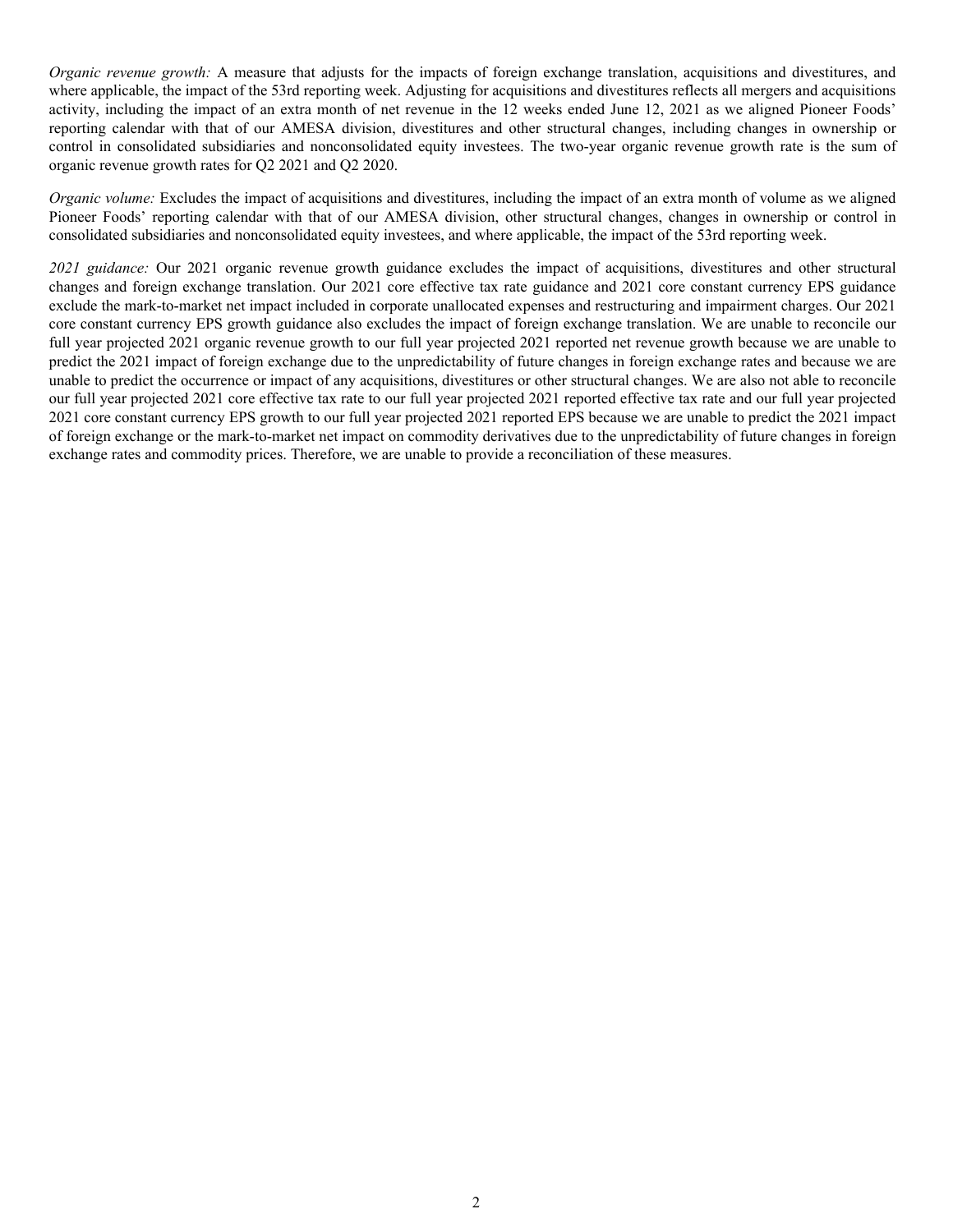# **PepsiCo Net Revenue Growth Reconciliation**

|         | 12 Weeks Ended 6/12/2021                        |                                    |                                     |                                             |                   |                             |  |
|---------|-------------------------------------------------|------------------------------------|-------------------------------------|---------------------------------------------|-------------------|-----------------------------|--|
|         |                                                 | Impact of                          |                                     |                                             | Impact of         |                             |  |
|         | Reported %<br>Change,<br><b>GAAP</b><br>Measure | Foreign<br>exchange<br>translation | Acquisitions<br>and<br>divestitures | Organic %<br>Change,<br>Non-GAAP<br>Measure | Organic<br>volume | Effective<br>net<br>pricing |  |
| PepsiCo | $21\%$                                          | $\mathfrak{S}$                     | (4)                                 | $13\%$                                      |                   |                             |  |

# **Diluted Earnings Per Share (EPS) Growth Reconciliation**

|                                                                     | 12 Weeks Ended<br>6/12/2021 |
|---------------------------------------------------------------------|-----------------------------|
| Reported diluted EPS growth, GAAP measure                           | 44 $\frac{9}{6}$            |
| Impact of:                                                          |                             |
| Mark-to-market net impact                                           | 1.5                         |
| Restructuring and impairment charges                                |                             |
| Inventory fair value adjustments and merger and integration charges | (15)                        |
| Core diluted EPS growth                                             | 31<br>$\frac{0}{0}$         |
| Impact of foreign exchange translation                              | (4)                         |
| Core constant currency diluted EPS growth, Non-GAAP measure         | 27                          |

# **Operating Margin Growth Reconciliation**

|                                                                     | 12 Weeks Ended<br>6/12/2021 |           |
|---------------------------------------------------------------------|-----------------------------|-----------|
| Reported operating margin growth, GAAP measure                      |                             | $174$ bps |
| Impact of:                                                          |                             |           |
| Mark-to-market net impact                                           | 17                          |           |
| Restructuring and impairment charges                                |                             |           |
| Inventory fair value adjustments and merger and integration charges | (124)                       |           |
| Core operating margin growth, Non-GAAP measure                      |                             | bps       |

# **PepsiCo Beverages North America (PBNA) Operating Margin Growth Reconciliation**

|                                                                     | 12 Weeks Ended<br>6/12/2021 |
|---------------------------------------------------------------------|-----------------------------|
| Reported operating margin growth, GAAP measure                      | $516$ bps                   |
| Impact of:                                                          |                             |
| Restructuring and impairment charges                                |                             |
| Inventory fair value adjustments and merger and integration charges | (86)                        |
| Core operating margin growth, Non-GAAP measure                      | 432<br>bps                  |

*Note – Certain amounts above may not sum due to rounding.*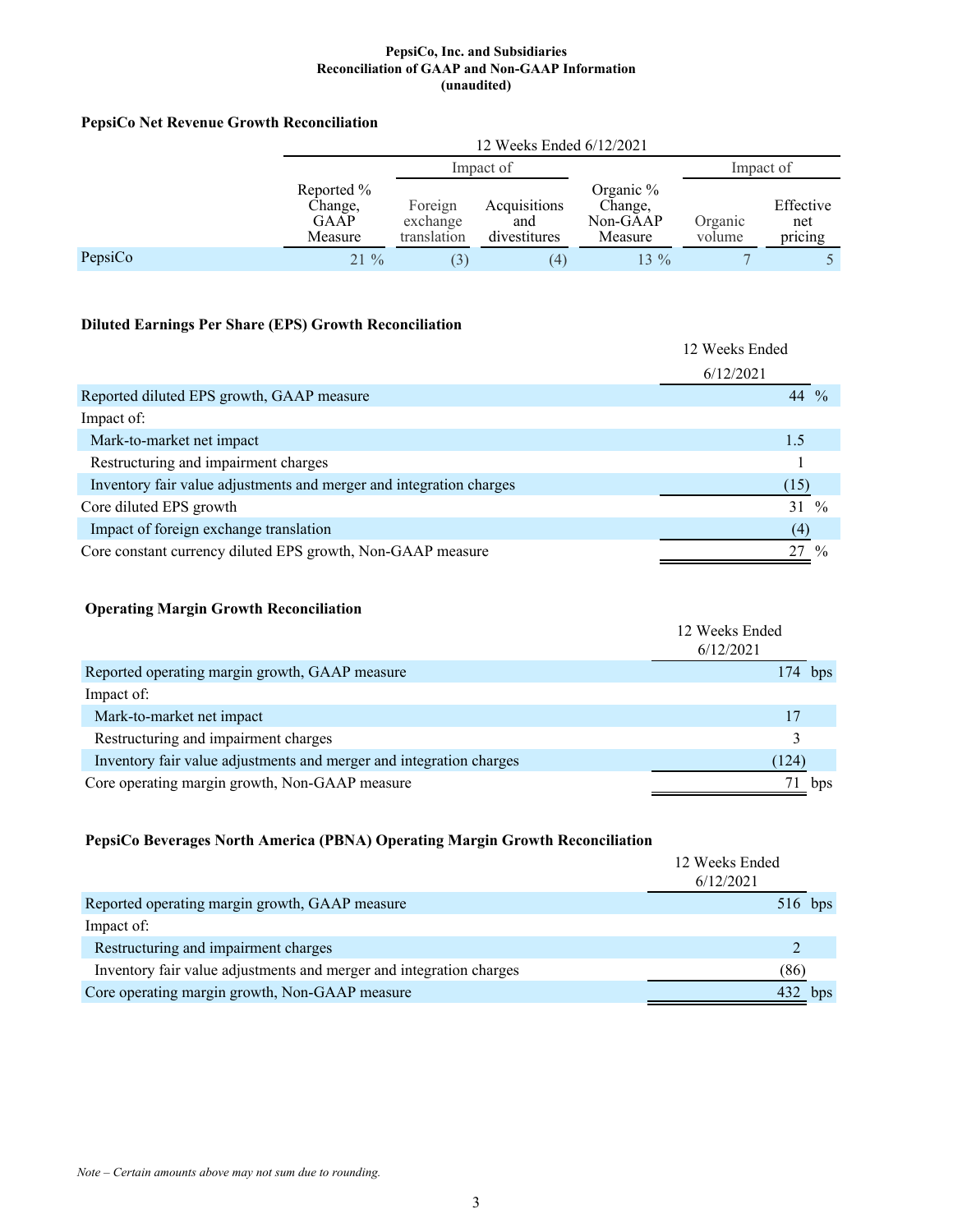## **Net Revenue Growth Reconciliation**

|                                     | 12 Weeks Ended 6/12/2021                     |                                    |                                  |                                                  |  |  |
|-------------------------------------|----------------------------------------------|------------------------------------|----------------------------------|--------------------------------------------------|--|--|
|                                     | Impact of                                    |                                    |                                  |                                                  |  |  |
|                                     | Reported %<br>Change,<br><b>GAAP</b> Measure | Foreign<br>exchange<br>translation | Acquisitions and<br>divestitures | Organic %<br>Change, Non-<br><b>GAAP</b> Measure |  |  |
| Global snacks                       | $17\%$                                       | (4)                                | (6)                              | $6\%$                                            |  |  |
| Global beverages                    | $\frac{0}{0}$<br>25                          | (2)                                | (2.5)                            | $21\%$                                           |  |  |
| Developed markets                   | $\frac{0}{0}$<br>15                          | (2.5)                              | (1)                              | 12 %                                             |  |  |
| Developing and emerging markets     | 35 %                                         | (6)                                | (13)                             | $16\%$                                           |  |  |
| Frito-Lay North America (FLNA)      | $7\frac{9}{6}$                               | (1)                                |                                  | $6\frac{9}{6}$                                   |  |  |
| <b>PBNA</b>                         | $\frac{0}{0}$<br>24                          | (1)                                | (2)                              | 21 %                                             |  |  |
| International beverages             | 29 %                                         | (5)                                | (3)                              | 22 %                                             |  |  |
| International snacks                | 33 %                                         | (9)                                | (13)                             | $11\frac{9}{6}$                                  |  |  |
|                                     |                                              |                                    |                                  |                                                  |  |  |
| Latin America:                      |                                              |                                    |                                  |                                                  |  |  |
| <b>Brazil</b>                       | DD%                                          | <b>MSD</b>                         |                                  | $DD\%$                                           |  |  |
| Mexico                              | DD $\%$                                      | (DD)                               |                                  | DD $%$                                           |  |  |
| Europe:                             |                                              |                                    |                                  |                                                  |  |  |
| France                              | DD %                                         | (DD)                               |                                  | DD $%$                                           |  |  |
| Germany                             | DD%                                          | (DD)                               |                                  | DD $%$                                           |  |  |
| Poland                              | DD $%$                                       | (HSD)                              |                                  | HSD %                                            |  |  |
| Russia                              | DD $%$                                       | <b>LSD</b>                         |                                  | DD $%$                                           |  |  |
| Spain                               | DD%                                          | (DD)                               |                                  | DD $%$                                           |  |  |
| Turkey                              | HSD %                                        | <b>DD</b>                          |                                  | DD $%$                                           |  |  |
| U.K.                                | DD $%$                                       | (DD)                               |                                  | MSD %                                            |  |  |
| Africa, Middle East and South Asia: |                                              |                                    |                                  |                                                  |  |  |
| Egypt                               | DD $%$                                       | (LSD)                              | (HSD)                            | DD $%$                                           |  |  |
| India                               | DD $%$                                       | (MSD)                              |                                  | DD $%$                                           |  |  |
| South Africa                        | TD%                                          | (DD)                               | (TD)                             | DD $%$                                           |  |  |

LSD — Low single digit, MSD — Mid single digit, HSD — High single digit, DD — Double digit, TD — Triple digit

# **Gross Profit Growth Reconciliation**

|                                                                     | 12 Weeks Ended<br>6/12/2021 |
|---------------------------------------------------------------------|-----------------------------|
| Reported gross profit growth, GAAP measure                          | $\frac{0}{2}$               |
| Impact of:                                                          |                             |
| Mark-to-market net impact                                           |                             |
| Inventory fair value adjustments and merger and integration charges |                             |
| Core gross profit growth, Non-GAAP measure                          | $\frac{0}{2}$               |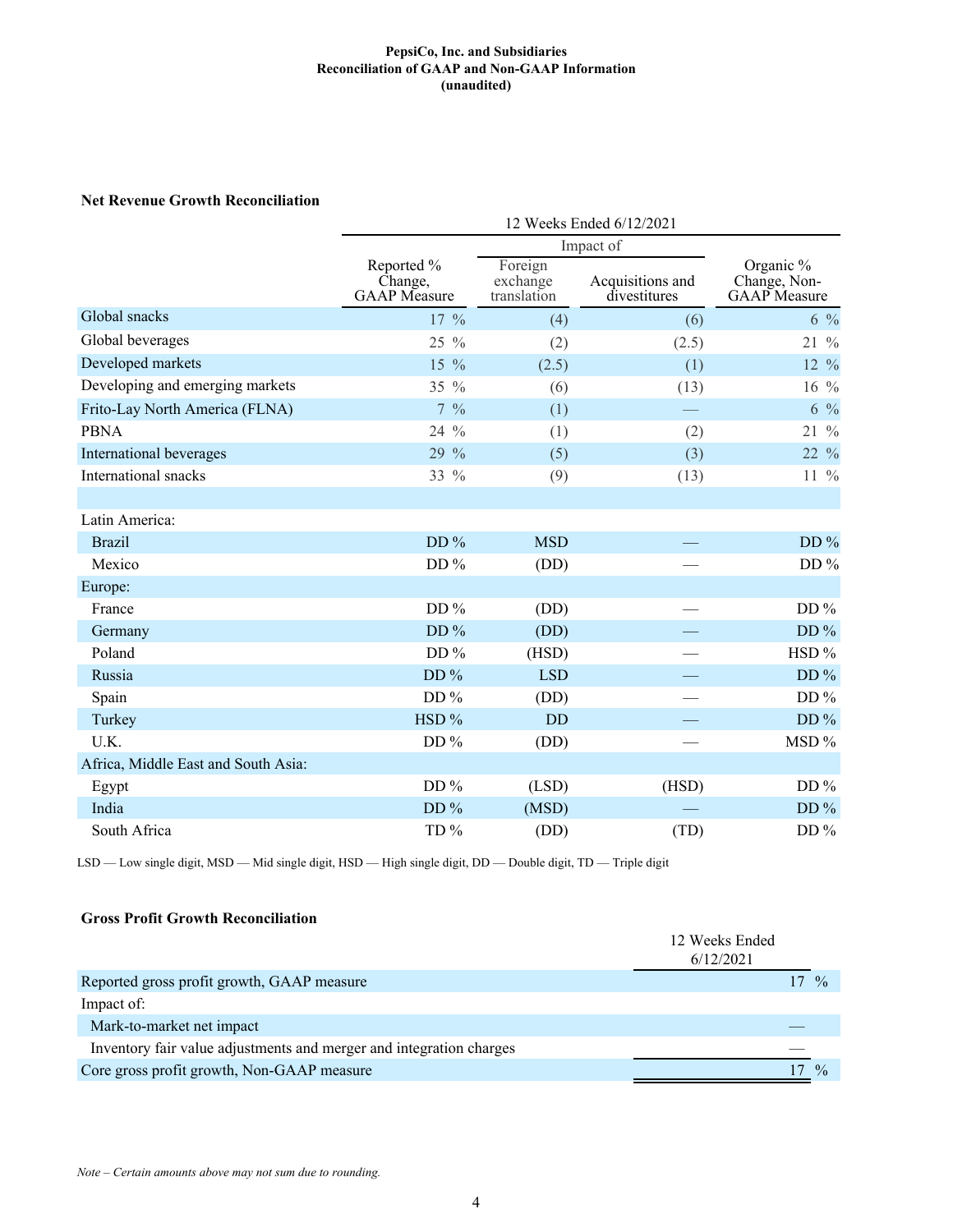## **Gross Profit Margin Performance Reconciliation**

|                                                                     | 12 Weeks Ended<br>6/12/2021 |
|---------------------------------------------------------------------|-----------------------------|
| Reported gross profit margin performance, GAAP measure              | $(175)$ bps                 |
| Impact of:                                                          |                             |
| Mark-to-market net impact                                           | 8                           |
| Inventory fair value adjustments and merger and integration charges | . I I '                     |
| Core gross profit margin performance, Non-GAAP measure              | 178)<br>bps                 |

# **Operating Profit Growth Reconciliation**

| $\tilde{\phantom{a}}$ |                                                                |                                         | Impact of Items Affecting<br>Comparability    | 12 Weeks Ended 6/12/2021                                                              |                                                     | Impact of                          |                                                               |
|-----------------------|----------------------------------------------------------------|-----------------------------------------|-----------------------------------------------|---------------------------------------------------------------------------------------|-----------------------------------------------------|------------------------------------|---------------------------------------------------------------|
|                       | Reported<br>$\frac{0}{0}$<br>Change,<br><b>GAAP</b><br>Measure | Mark-<br>to-<br>market<br>net<br>impact | Restructuring<br>and<br>impairment<br>charges | Inventory<br>fair value<br>adjustments<br>and merger<br>and<br>integration<br>charges | Core<br>% Change,<br>Non-<br><b>GAAP</b><br>Measure | Foreign<br>exchange<br>translation | Core Constant<br>Currency<br>% Change,<br>Non-GAAP<br>Measure |
| PepsiCo               | $35\%$                                                         |                                         |                                               | (11)                                                                                  | $26\%$                                              | (3.5)                              | 22 %                                                          |
| <b>FLNA</b>           | $8\%$                                                          |                                         |                                               |                                                                                       | $8\%$                                               | (1)                                | $7\%$                                                         |
| <b>PBNA</b>           | $104\%$                                                        |                                         | 0.5                                           | (20)                                                                                  | $84\%$                                              | (2)                                | 83 %                                                          |

# **FLNA Operating Margin Growth Reconciliation**

|                                                                     | 12 Weeks Ended<br>6/12/2021 |     |
|---------------------------------------------------------------------|-----------------------------|-----|
| Reported operating margin growth, GAAP measure                      |                             | bps |
| Impact of:                                                          |                             |     |
| Restructuring and impairment charges                                |                             |     |
| Inventory fair value adjustments and merger and integration charges | (4)                         |     |
| Core operating margin growth, Non-GAAP measure                      | 44                          | bps |

# **Quaker Foods North America (QFNA) Net Revenue Growth Reconciliation**

|                                                                   | 12 Weeks Ended |           |               |                            |               |
|-------------------------------------------------------------------|----------------|-----------|---------------|----------------------------|---------------|
|                                                                   | 6/12/2021      | 6/13/2020 |               | Two-year revenue<br>growth |               |
| Reported net revenue (performance)/growth,<br>GAAP measure        | $(13) \%$      | 23 %      |               | <b>Q</b>                   | $\frac{0}{0}$ |
| Impact of foreign exchange translation                            | (1)            |           |               |                            |               |
| Organic revenue (performance)/growth, Non-<br><b>GAAP</b> measure | $(14) \%$      | 23        | $\frac{0}{0}$ | Q                          | $\frac{0}{0}$ |